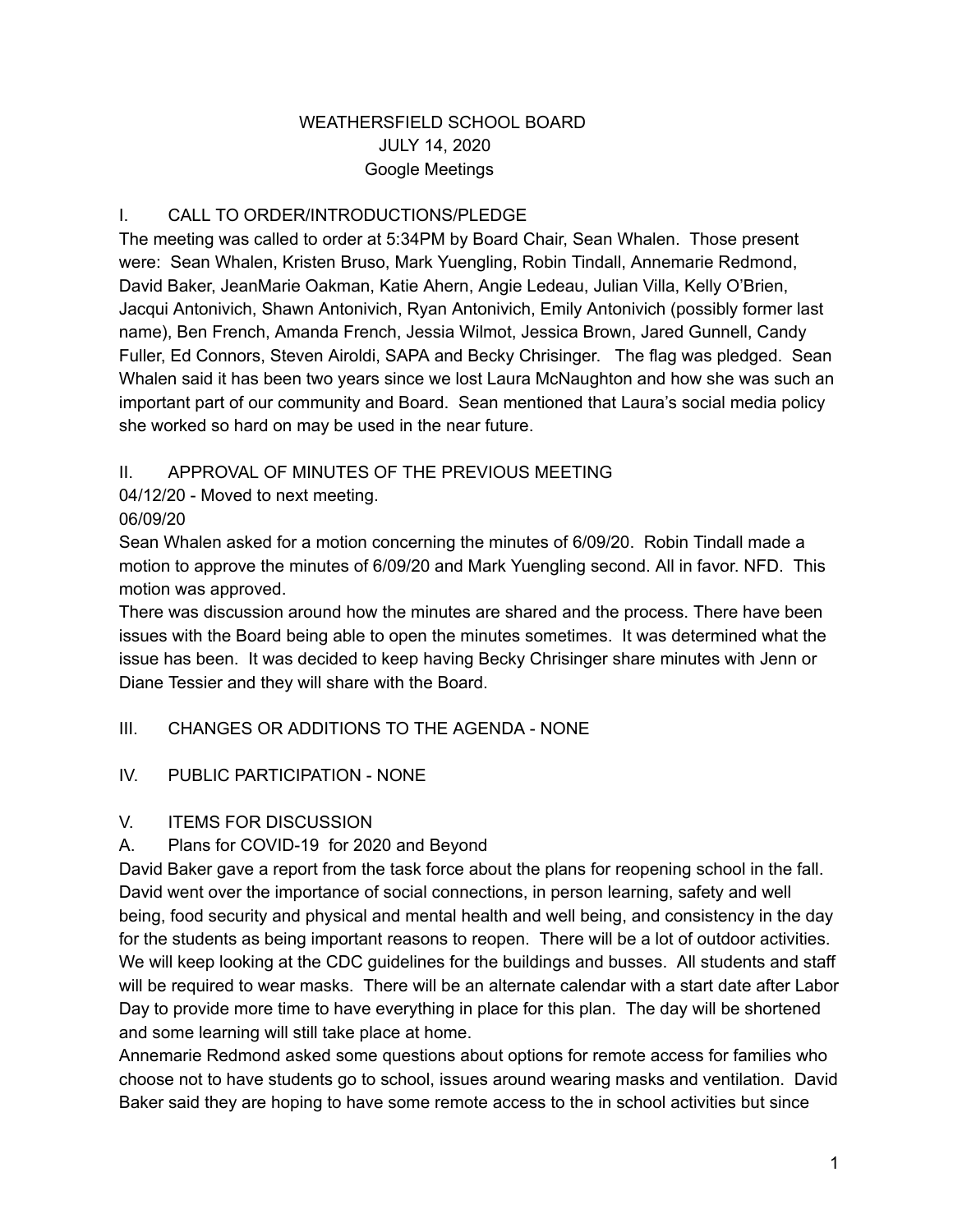some of these activities will be outside this may be hard to do at times. David said he doesn't believe we have enough personnel to offer both in school and remote learning options as separate entities. Wearing masks will be strictly enforced during the school day. The ventilation systems all have to meet certain standards in each building and there will also be a negative pressure room for people to go to if they have any symptoms during the school day rather than the nurses office. The ventilation systems are very sophisticated in order to meet the requirements. Annemarie wondered how it will work as far as being exempted as a teacher due to health concerns. David explained that the COVID exemptions are no longer in place as of July 1 and will be processed the way other long term leaves for health concerns are processed.

Robin Tindall said she is very interested in the outdoor aspect of teaching since the risks are so much lower for spreading the virus outside. JeanMarie explained the detailed process of what they will be doing and the plans for both inside and outdoor learning. The students and staff will be in pods and will stay with those pods throughout the day and will not mix with other pods. The six foot safety measures will also be enforced.

There was more discussion around safety and input from the parents and Board on how people feel about their students having in person learning. There was discussion on how to keep all of the students involved and not lose families that have been involved in the school. There will be a finalized plan shortly and more will be shared with the community and parents.

#### B. Principal Search Stakeholder Forum

There was a discussion on whether to start this process in person or virtually with the various groups that will give input. It was decided to start the process virtually as most people felt more comfortable with this method.

#### C. Memorial Day Celebration Committee

Sean said he would like to table this motion at this time. See Items for Action A.

# D. Report About Professional Days Reopening

Angie Ladeau said they talked about Portrait of a Graduate and how the portrait will be used this year. There will be some unit studies and themes for the year involving some qualities of a graduate that have been put in the portrait. Weathersfield will have a year long theme of empathy. They talked about interdisciplinary unit studies, play space and project based learning, had some training in collaborative problem solving and talked about how the school closure has been for them as educators.

# E. Athletics 20/21

There was a discussion about whether to offer a contract to our present Athletic Director and Assistant Director as it is unknown whether we will be having sports this year. JeanMarie Oakman mentioned that we need to hear from VPA on whether there will be 7-12 sports this year in Vermont. David Baker mentioned that the other towns have Recreation Departments and they will all be having sports and our students are welcome. There was discussion around the safety of our students being a part of sports both at our school and in other towns. There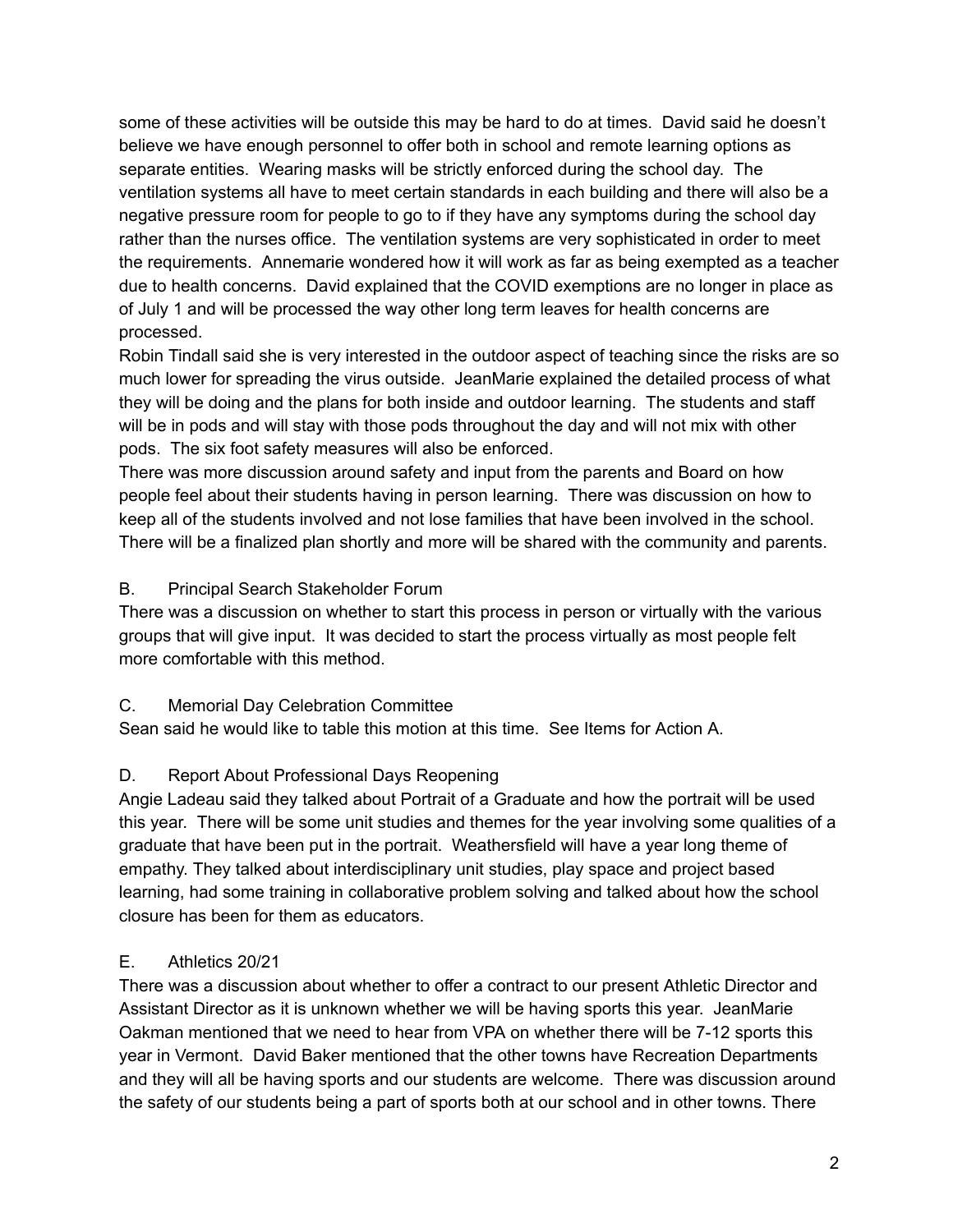was discussion on other ways to offer opportunities to students for outdoor activities that are safer. It was decided to tell Jessica Kischko and Alica Crane that the school can't offer them contracts at this time due to not knowing whether there will be sports at this time.

# F. VAST Program

Ryan Antonivich is hoping to attend the VAST Program this year. Ryan explained why he would like to attend this program. Ryan and his family believe this is the best fit for Ryan for his senior year. The program is free but the family is hoping that Ryan's room and board and other fees can be paid up to the amount it would cost for Ryan to keep attending Springfield High School. The Board told Ryan and his family it was great to see him and wished him the best in the coming year. Shawn Antonivich thanked the Weathersfield School for all they have done for Ryan. See Items for Action B.

# G. Grade 3 Teacher Update

JeanMarie Oakman explained that they had a teacher named David O'Grady and he attended the virtual inservice days. After the inservice days, David O'Grady gave his resignation for a variety of reasons. A few Board members expressed concern that the resignation was given after the inservice days and the reasons for the resignation were discussed. JeanMarie said David O'Grady participated fully in the day and no one had an idea that he would resign. David Baker said that this does happen sometimes. See Items for Action C.

JeanMarie said they had already offered the job to another candidate first before David and that candidate was under contract with another school district and wasn't released. They now would like to offer the job to another candidate and her name is Jennifer Durham and she has 13 years of experience. There was some discussion about if this position needs to be filled at this time due to the learning situation due to COViD. JeanMarie said it does need to be filled as she doesn't have another space in the building for a large classroom to fit due to the COVID space restrictions. It was agreed that this position should be filled at this time. See Items for Action D

#### H. Hawks Mountain Grange Scholarship

Ben French is going to VPI in Blacksburg, Virginia. He has received the Hawks Mountain Grange Scholarship in the amount of \$500. JeanMaire read off the award and let Ben know that the school and community are proud of Ben. Ben was congratulated by all.

# I. Hicks Nichols Committee Volunteers

It was decided to appoint the members to the Committee and let the members decide which term they would like. The Committee is as follows: Diana Stillson, Jessica Brown, Janine Firagus, Will Hunter, AmyBeth Main and Kristen Bruso. See Items for action E.

# J. Part Time Secretarial Opening

JeanMarie Oakman and BJ Esty talked about how important this position is to fill and how much it is needed. This person does the accounting for the school lunch program as well as other duties. There was discussion that in the present circumstances with all the extra duties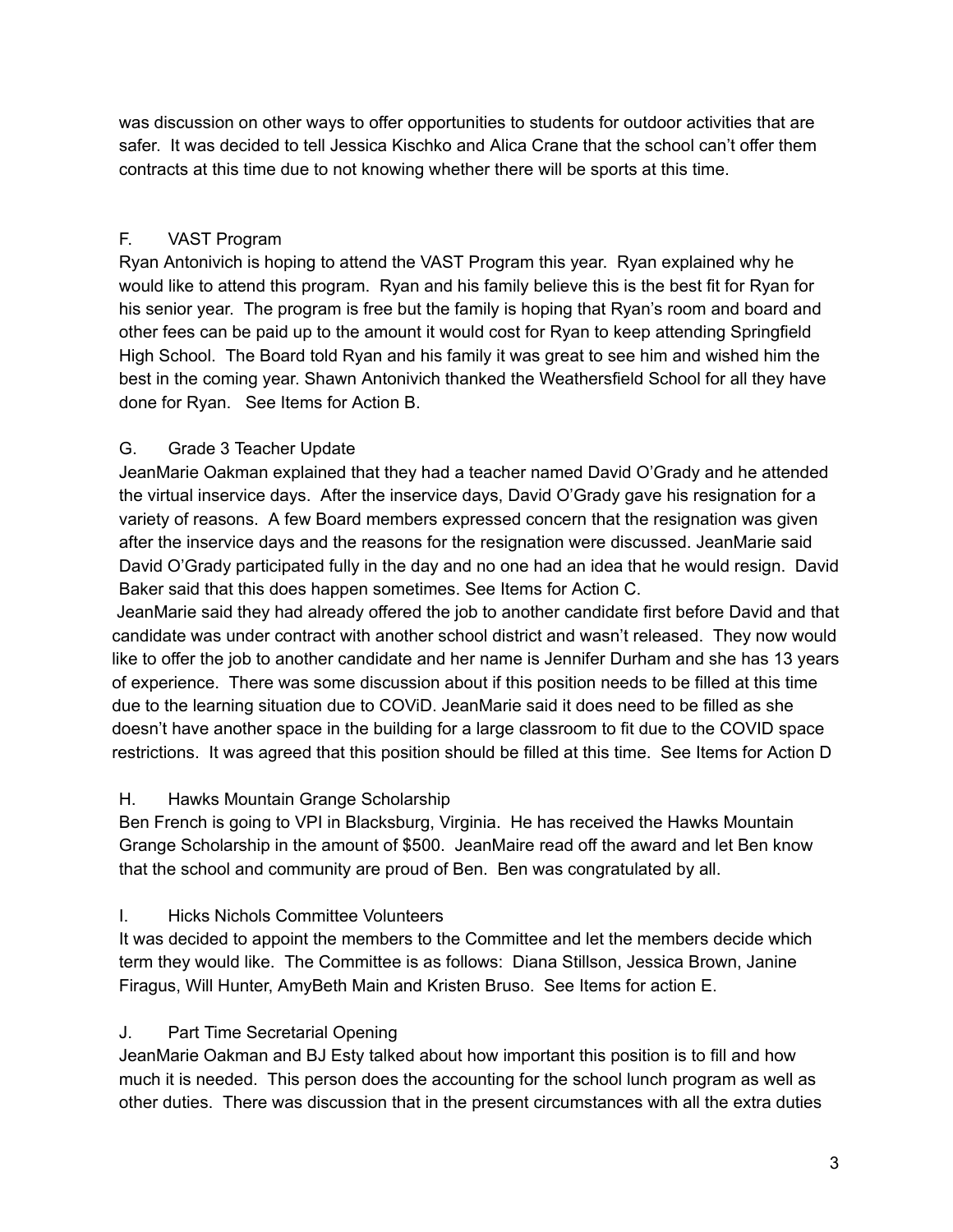related to COVID that it would be good to have this position be more multifaceted in order to use this person in places that are needed. The Board agreed that this position should be posted so it will be posted both in house and for outside applicants.

#### K. Tax Anticipation Note

Ed Connors talked about the reason a Tax Anticipation Note was needed at this time. The Board has signed the note. Ed needs the Board approval in order to apply for this note and it is a lengthy process. See Items for Action F.

#### L. Home School Support

There was discussion around how the school can support students who are homeschooled out of choice and those who may be staying home to learn because of COVID and desire more assistance from the school. Home schooled students can come in for some classes but to be qualified as homeschooled they have to have three of four academics taught at home. Katie Ahern talked some about special education students and various ways they can receive support at home. As a school we receive funds through a per pupil block grant and if home school students come in for a certain amount of support they qualify as .3 Sean Whalen talked about meeting people in the middle during these times so we don't lose their enrollment. There was more discussion around how to supply support to those who wish to have their learning at home and access learning through the school. There was discussion and information shared on how to access online learning, There was discussion around how many students may not be returning in the fall to in person school because of COVID and how to supply learning for these students as well. David Baker said they don't have enough staff to provide both in person learning and virtual learning. If enough students are staying home, then some teachers may be able to offer virtual learning and others the online learning. It was decided that the numbers of students in each category needs to be determined as well as having a plan to share with the parents. JeanMarie said there is a Plan A and Plan B. Plan A is for in school learning and Plan B is for virtual learning when this is needed but there isn't a plan in plan for both types of learning at the same time. The Board said they would like a part of the plan to consider incorporation of students whose parents feel they should keep them home for safety reasons. David Baker said they will strive to do this.

# VI. SUPERINTENDENT'S REPORT

David Baker said that everything in his report has been covered. Sean Whalen mentioned the firing of the Windsor principal and how upsetting this is for the Weathersfield community as well. David said he is hoping more can be shared about this subject during Executive Session at the next SU Board meeting.

VII. PRINCIPAL'S REPORT - None needed as already covered.

- VIII. ITEMS FOR ACTION
- A. Motion to Table Memorial Day Celebration Committee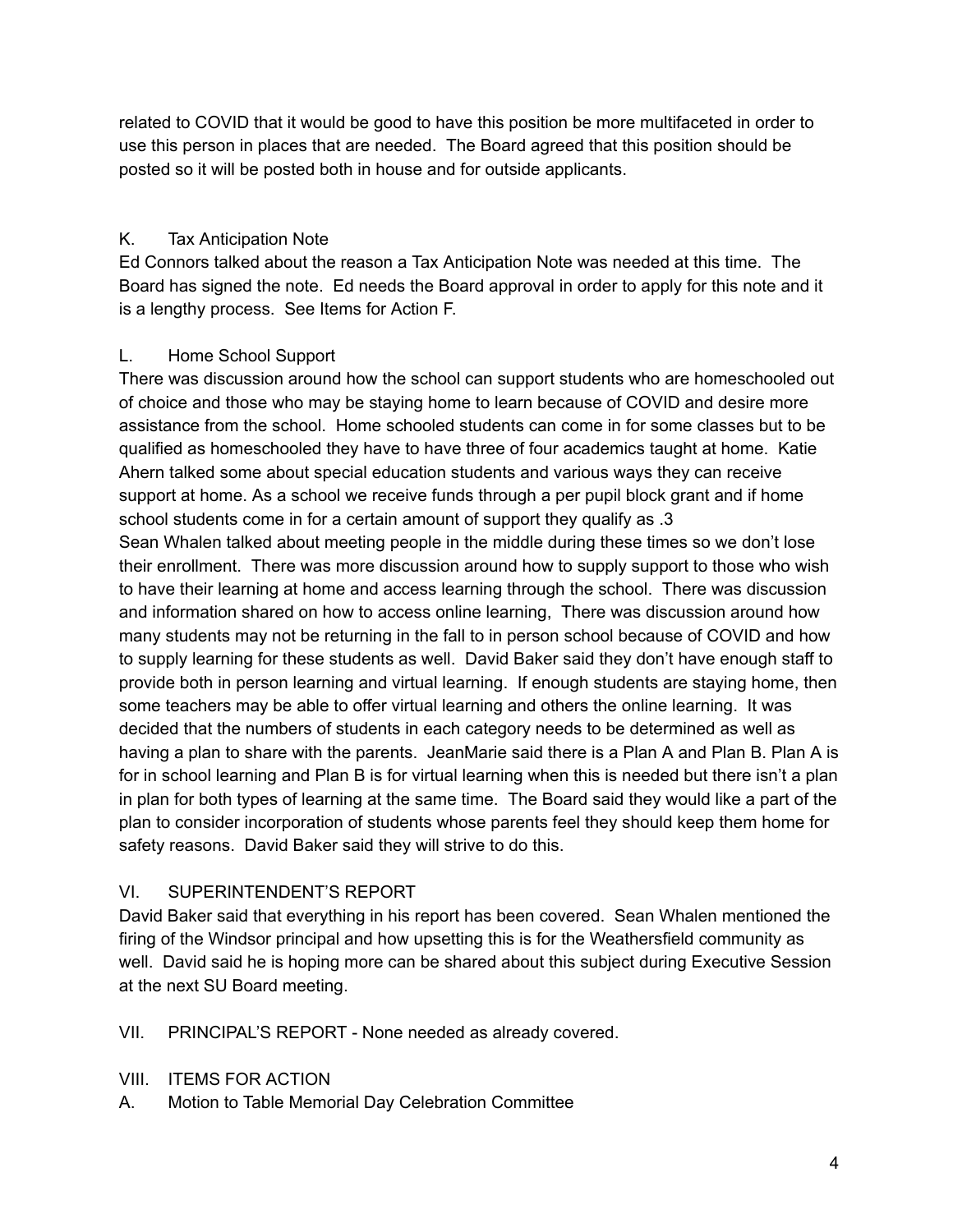Sean asked for a motion to table this Committee. Robin Tindall made a motion to table the Memorial Day Celebration Committee. Annemarie Redmond second this motion. NFD All in favor. This motion was approved.

# B. VAST PROGRAM Ryan Antonivich

Sean asked for a motion concerning this request. Mark Yuengling made a motion to authorize the Superintendent to pay all costs of the VAST program for Ryan Antonivich to attend during the 20/21 school year that don't exceed the cost of the tuition at Springfield High School where Ryan has been attending. Kristen Bruso second this motion. NFD. All in favor. This motion was approved.

# C. Third Grade Teacher Resignation

Annemarie Redmond made a motion to accept with regrets the resignation of David O'Grady. Sean Whalen second this motion. NFD. All in favor. This motion was approved.

# D. Third Grade Teacher Hire

Sean Whalen asked for a motion concerning the hiring of Jennifer Durham. Robin Tindall made a motion to hire Jennifer Durham for the third grade teacher. Mary Yuengling second this motion. NFD. All in favor. This motion was approved.

# E. Hicks Nichols Committee

Sean Whalen asked for a motion concerning the Hicks Nichols Committee. Annemarie Redmond made a motion to recharge the Hicks Nichols Committee with the members listed above in Item I. Robin Tindall second this motion. NFD. All in favor. This motion was approved.

# F. Tax Anticipation Note

Sean Whalen made a motion for the Weathersfield Board to authorize a Tax Anticipation Note in the amount of 653,233.33 and authorize Ed Connors and Gail McCoy to access these funds. Robin Tindall second this motion. NFD. All in favor. This motion was approved.

# IX. SETTING THE NEXT AGENDA

Board Retreat/Open Meeting

- A. Principal Search
- B. Reopening

# X. TENTATIVE EXECUTIVE SESSION VSA T.11 Section 313 - None needed

# XI. ADJOURNMENT

Sean Whalen once again expressed appreciation for Laura McNaughton and for her service and mentioned how much we all miss her and how she is a part of us. Sean also thanked the present Board members for all their hard work.